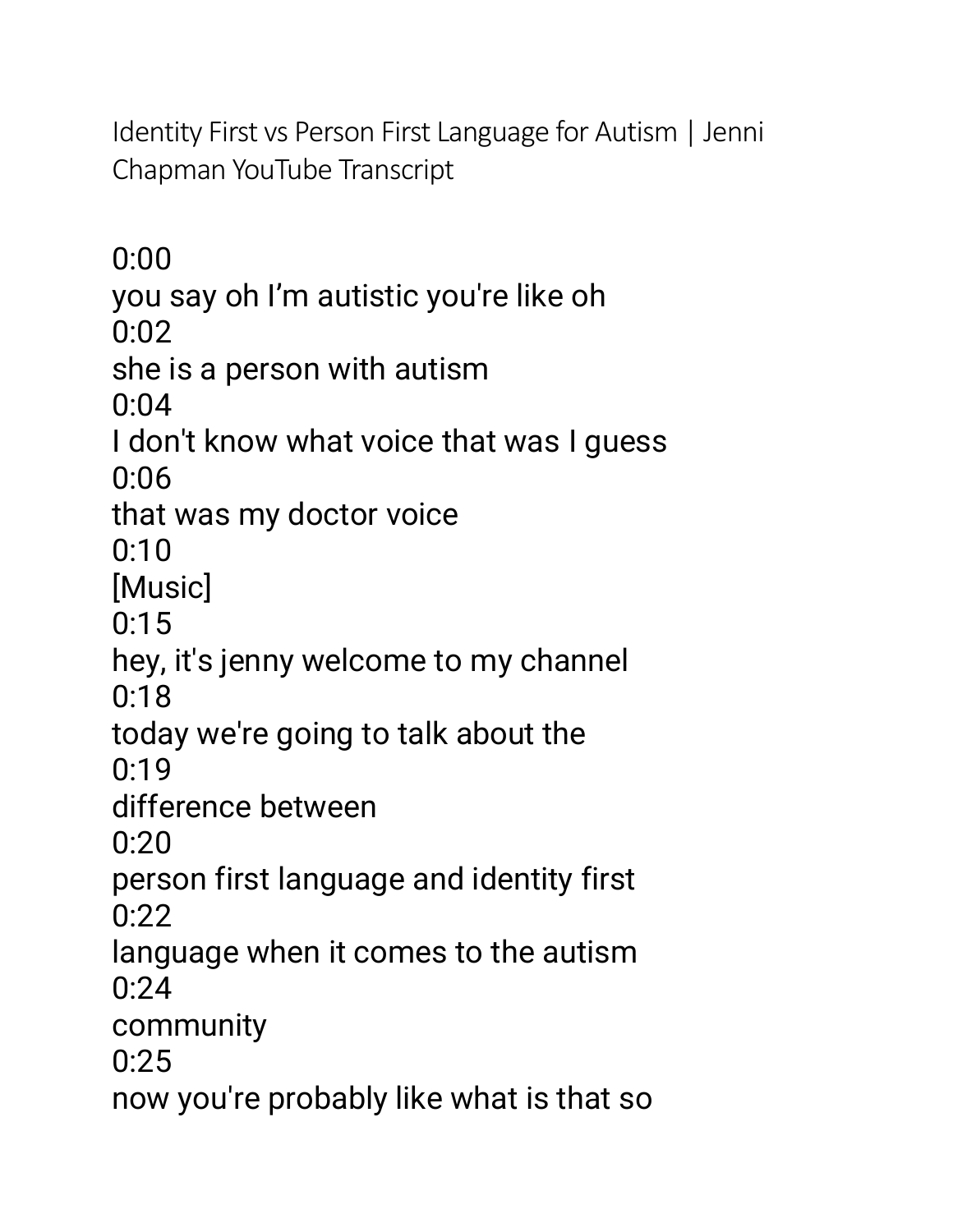0:27 let's break down the terms first before 0:28 we jump in so person first language is 0:31 like saying 0:31 a person with autism a man with autism 0:34 she has autism 0:36 it's treating the person as separate 0:37 from their autism 0:39 and saying that they are a person first 0:41 before they are autistic 0:43 now you'll find this very common in the 0:45 medical community so 0:46 they tend to treat every sort of 0:49 thing that you might have as a separate  $0:52$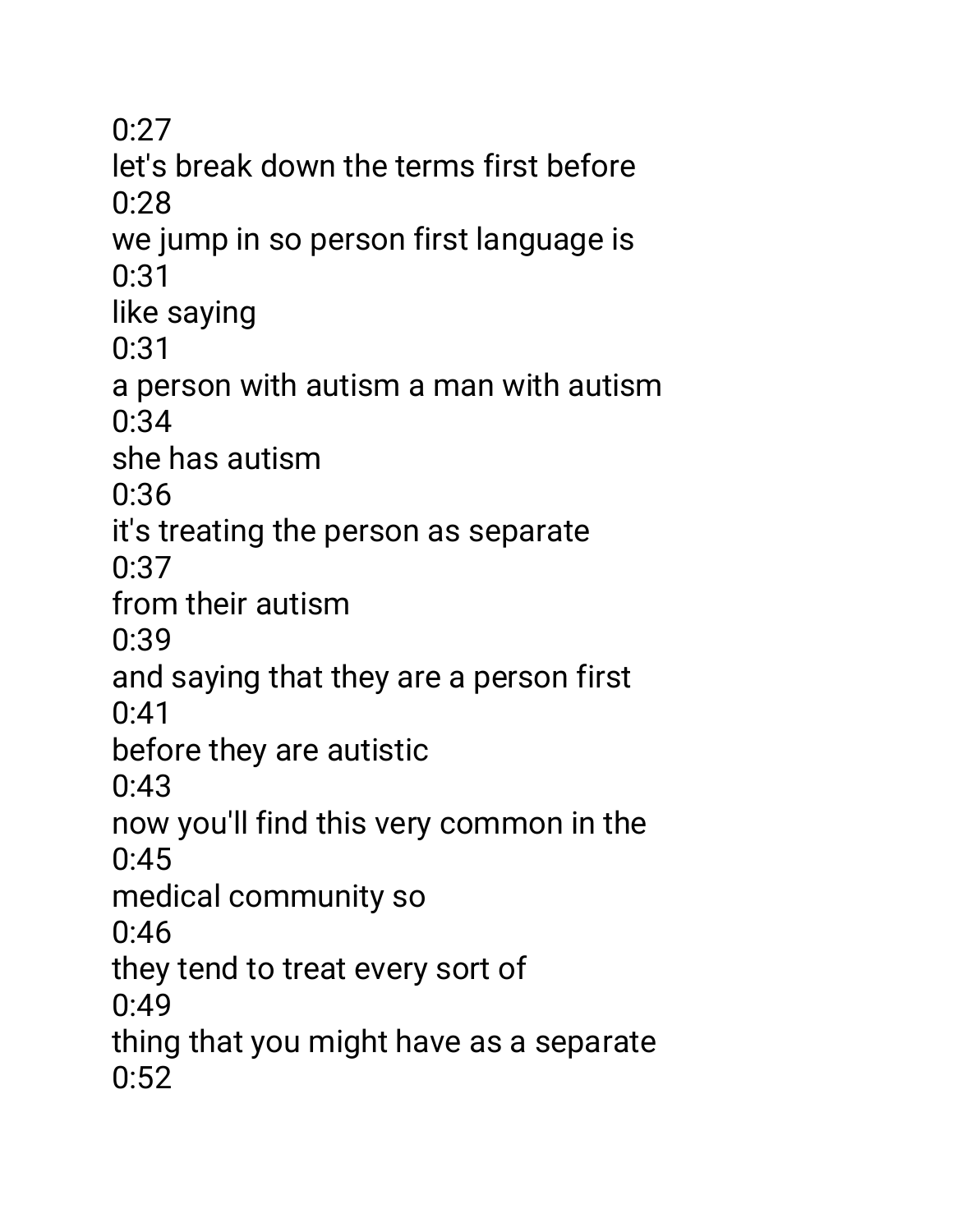thing from you 0:53 like you wouldn't say oh yes, my 0:56 you know such and such relative is a 0:58 cancerous person it's like well 1:00 no, she has cancer that's separate from 1:02 her you wouldn't say 1:03 oh you know my partner is is a flu 1:06 ridden person 1:08 you would say they have the flu the 1:10 person with the flu 1:11 it's separate because it doesn't define 1:13 who you are 1:14 in your life then you have identity 1:16 first language which is like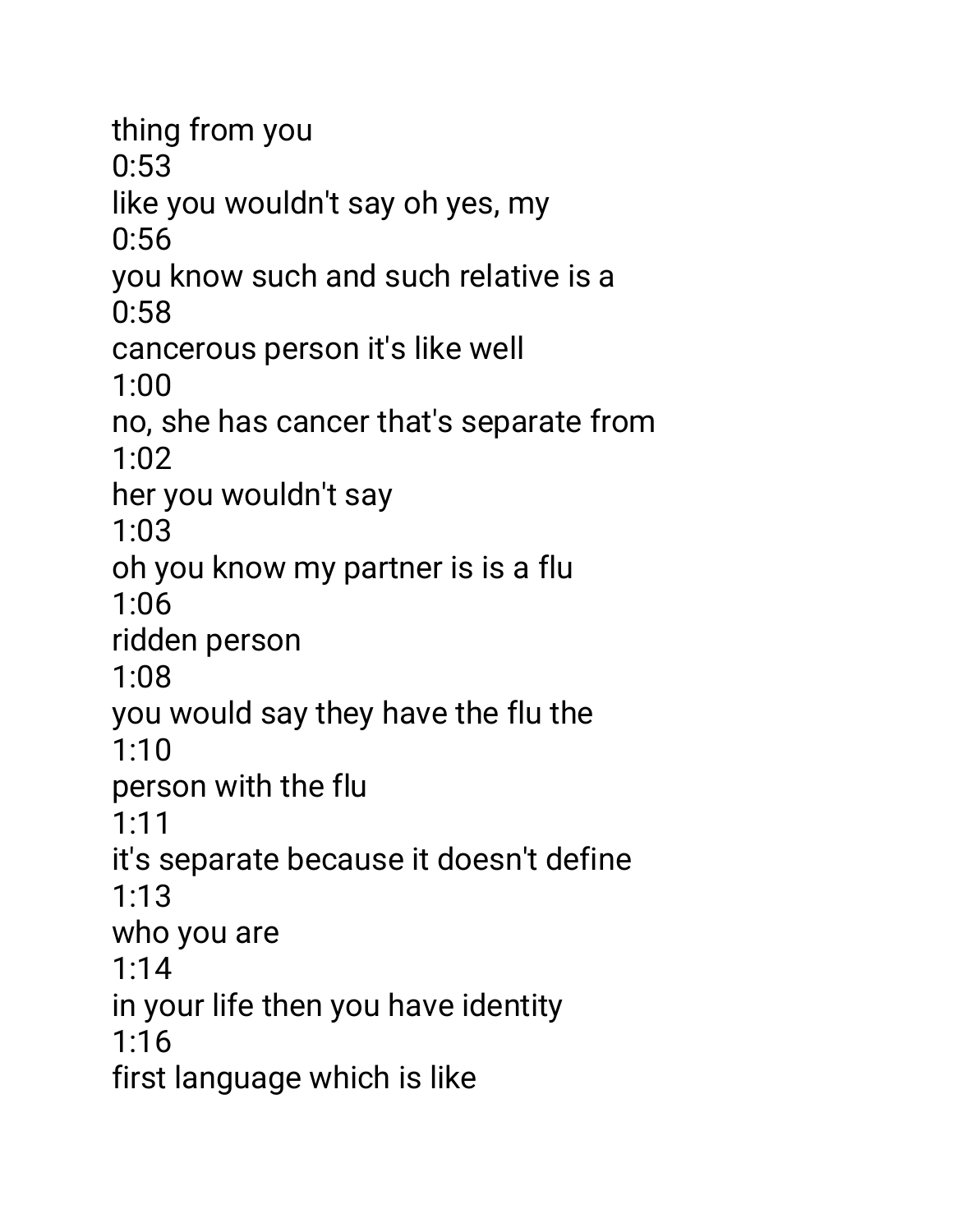1:18 saying I am autistic um 1:21 autistic people autistic men women 1:24 children you lump together their autism 1:27 and who they are as a person 1:28 into one thing they are autistic now a 1:31 lot of 1:32 neurotypical people specifically those 1:34 in the medical professions will be like 1:36 oh, you know but you you're not your 1:38 autism like you 1:40 have it but it's not who you are but the 1:43 fact is 1:44 the vast majority of autistic people 1:47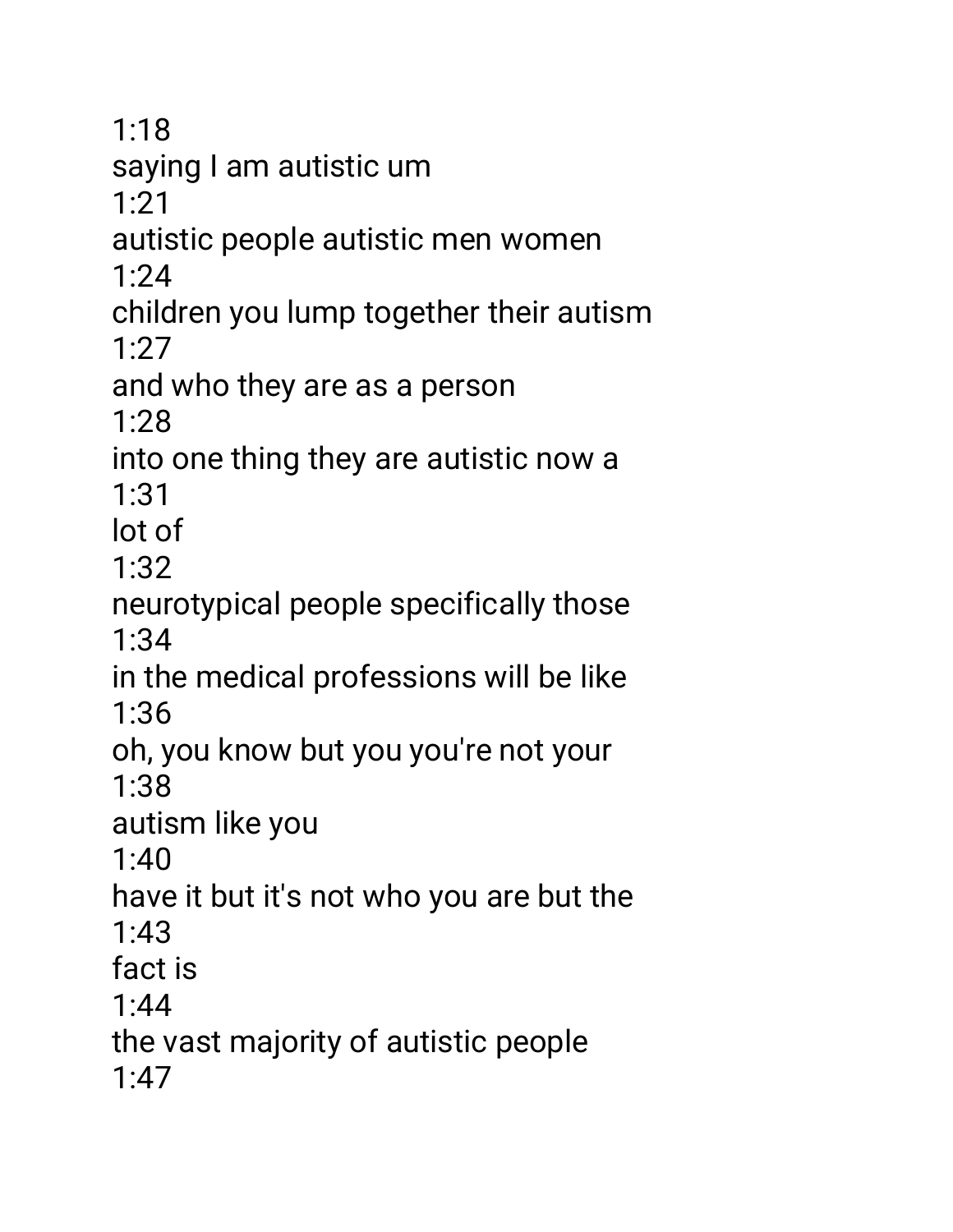prefer identity first language autism 1:50 isn't something we have  $1:52$ or suffer with it's not an illness it's 1:55 literally the lens through which we  $1:57$ experience and see everything 2:00 so, to us our identity and our autism are 2:03 forever connected 2:04 now of course that's not to say that 2:05 every autistic person prefers identity 2:08 first language every autistic person is 2:10 different  $2:10$ 

and has their own preferences so it's 2:12

always best to check just in case

 $2:14$ 

for example I don't really care either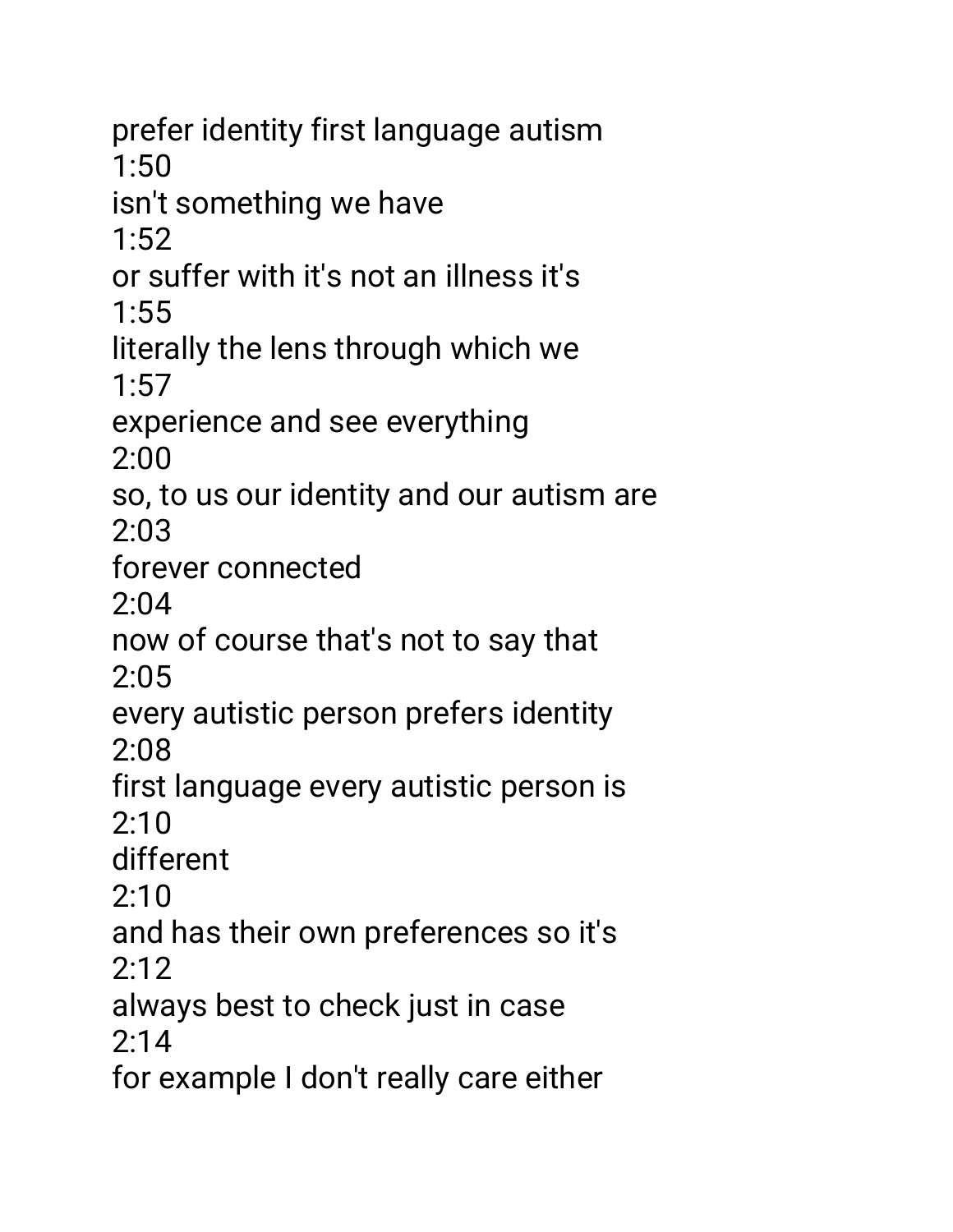2:17 way I will use 2:18 both I've used both in my videos of 2:21 course if I'm talking about someone 2:22 specific I will check with them but when 2:24 I'm speaking generally 2:26 I'm just as likely to say autistic  $2.27$ people as I am to say people with autism 2:30 mostly for the sake 2:31 of switching up the language the issue 2:34 for me 2:34 comes if and when a neurotypical person 2:37 corrects me and says oh no no it's  $2.40$ person first language please which 2:44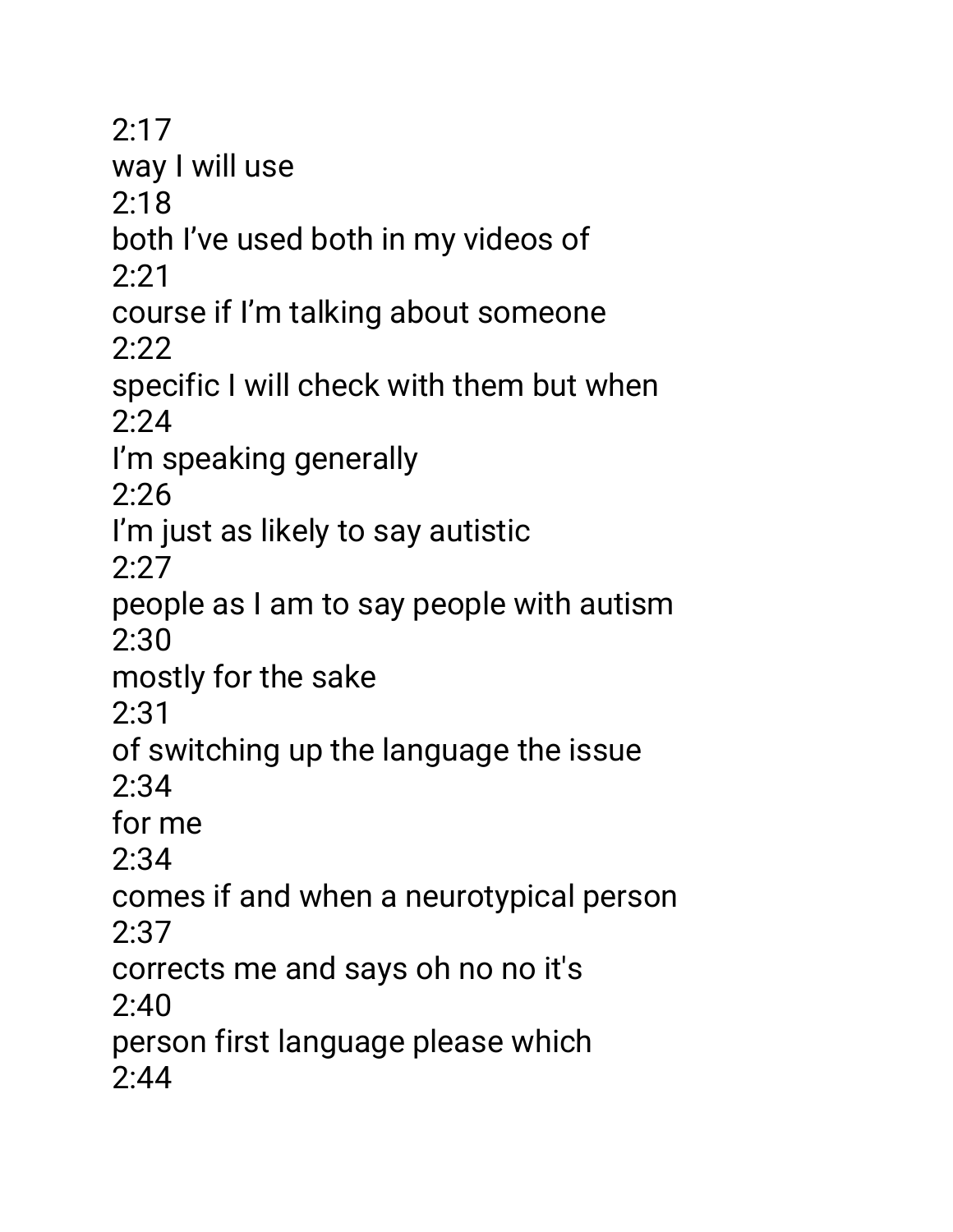is literally a thing that happens people  $2:46$ literally do this  $2:47$ assume that what the autistic person 2:49 uses as their choice of language  $2:51$ is correct for them it's like pronouns 2:55 kind of  $2:55$ if someone corrects you or introduces 2:57 themselves with certain pronouns 2:59 don't question it don't correct them 3:02 they're going to use the language they 3:03 want 3:04 used when it comes to them and their 3:06 identity 3:07 and of course language changes over time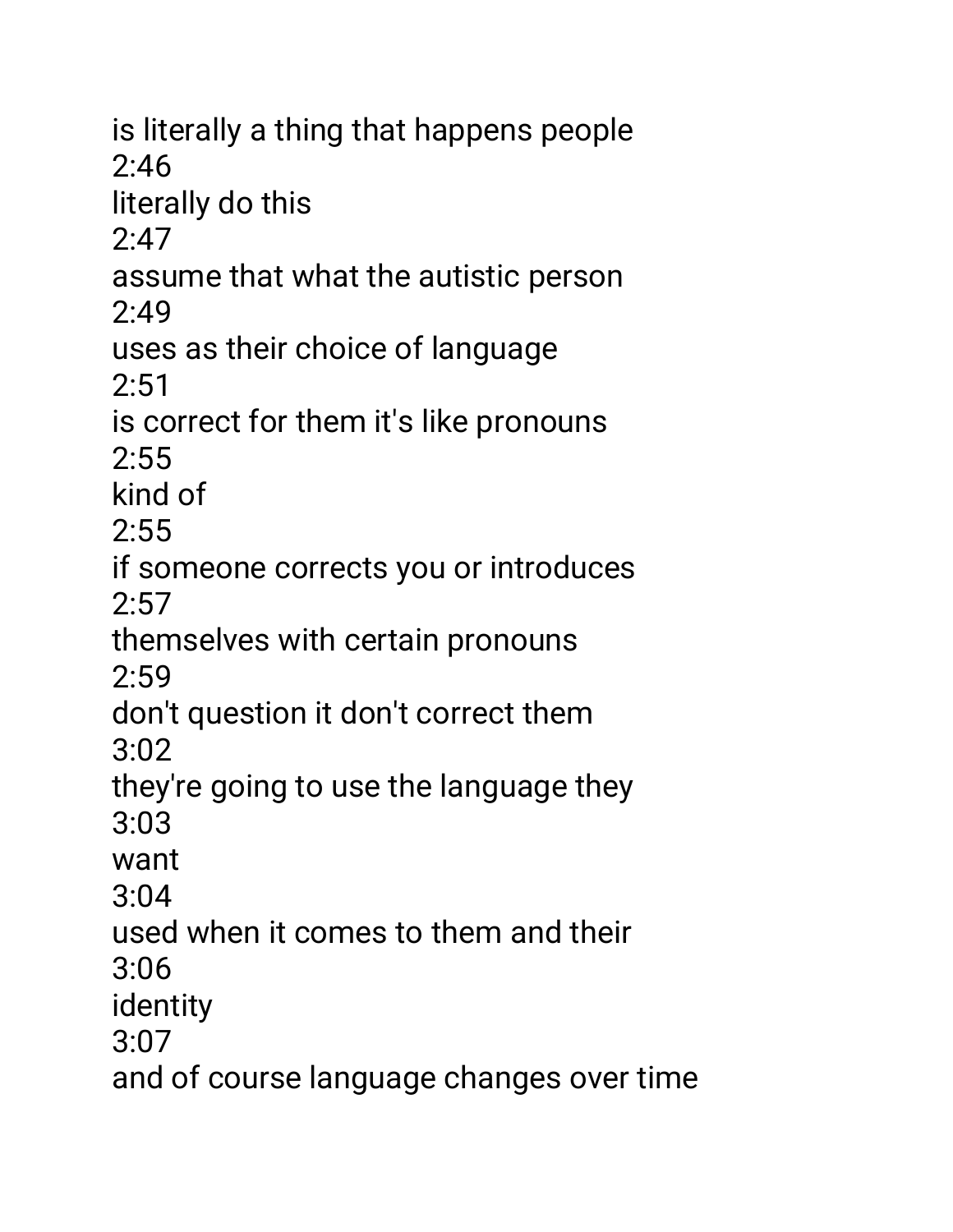3:09

so, who knows what the argument will be 3:11

in five or ten years

3:13

so bottom line basically if you don't

3:14

want to be offensive which I

3:16

assume you don't I would use identity 3:18

first language which again

3:20

is autistic person I am autistic

3:23

she is autistic and that way you're most 3:27

likely not gonna offend anyone and of 3:29

course if someone does correct you just 3:31

say oh thank you and make the change 3:33

you don't need to go into a hole oh my 3:35

god it's just so hard

3:37